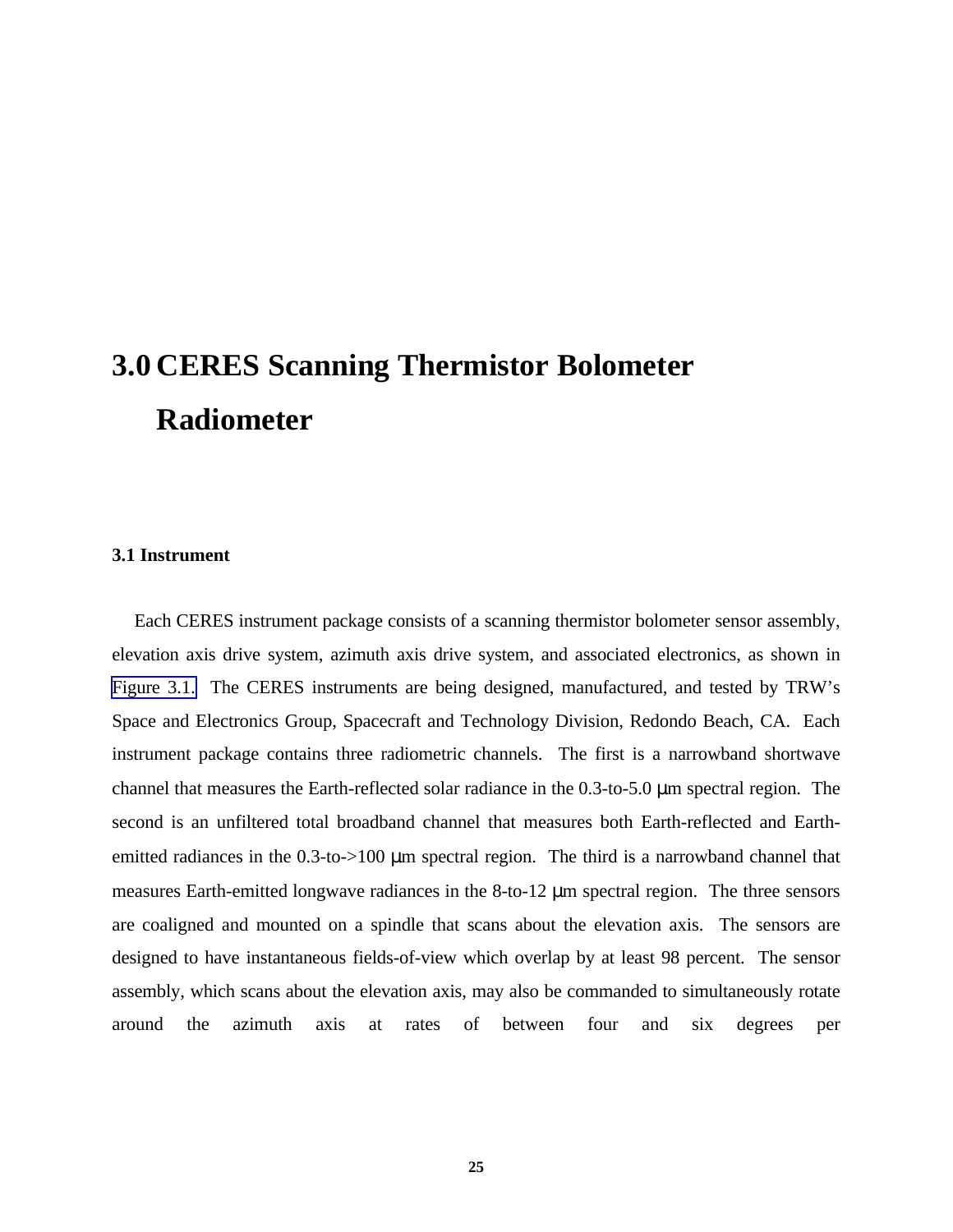second. Each instrument package has a mass of less than 45 kg and consumes less than 47 W of power during nominal flight operations.

Earth radiation budget measurements will be collected with the sensor assembly scanning in either a normal or short elevation scan profile, as shown in [Figure 3.2.](#page-9-0) All scan cycles are 6.6 s in duration, with the sensor output sampled every 10 ms. One 6.6-s normal scan cycle consists of a scan from space beyond the Earth limb (11 deg) across the Earth to space on the opposite side (169 deg), then a quick scan to a brief pause at the internal calibration sources (194 deg), then back to space (169 deg), and a scan back across the Earth at 63.5 deg/s to space on the opposite side (11 deg). In the short scan mode, the scan begins with a space look (11 deg), followed by a scan across the Earth at 63.5 deg/s. However, in this latter mode the instrument reverses direction at an elevation angle of 145 deg and performs a rapid retrace at a rate of 254 deg/s before reaching the opposite Earth limb in order to avoid viewing the sun directly. These angles are shown in [Figure 3.3,](#page-10-0) which depicts a cross-sectional view of the CERES instrument sliced perpendicular to the elevation plane. Internal calibration sequences will be performed every 14 days on-orbit. During the normal elevation scan cycle, the internal calibration sources will be viewed but they will not be activated.

The cross-track mode, in which the azimuth position is fixed and the sensors scan about the elevation axis in a plane perpendicular to the orbital direction, is the most important operational science measurement configuration. Measurements taken in this mode will be the primary data used by the CERES science team for performing Earth radiation budget studies.

The biaxial scan mode is an operational mode in which the azimuth axis is rotated at a constant rate of 6 deg/s in one direction for 30 s and then rotated in the opposite direction at 6 deg/s for 30 s while the sensor assembly continues to rotate in either the normal or short scan elevation profile. During the biaxial scanning mode, the sensors will measure radiances from the same geographical scenes with varying incident solar radiation and observing geometry. These measurements will be used to compute angular distribution models for converting the unfiltered sensor radiances into fluxes at the top of the atmosphere. The short elevation scan is used to prevent the sensors from viewing the sun and will be used primarily during the biaxial scan mode.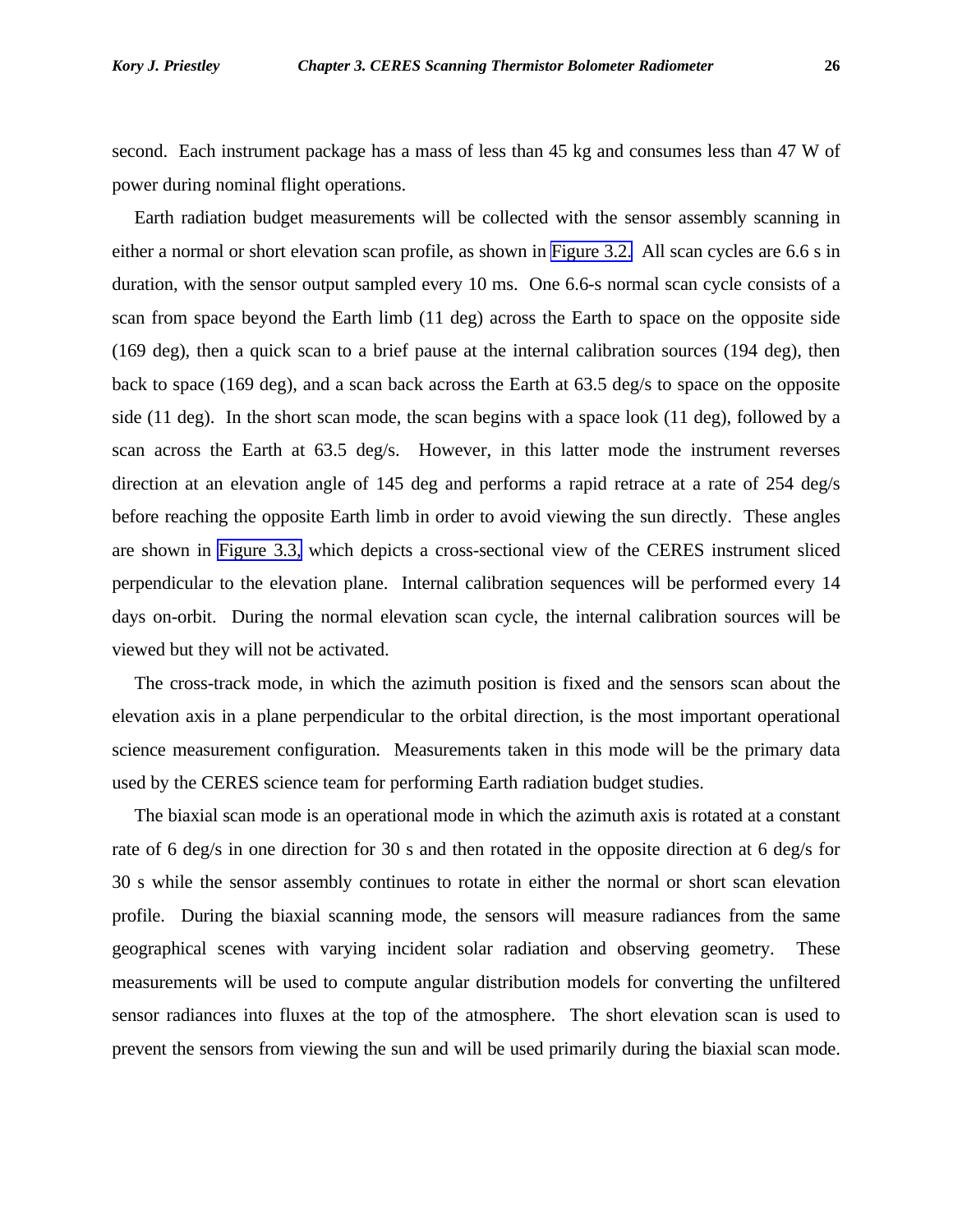<span id="page-2-0"></span>[Figure 3.4](#page-11-0) displays the sampling patterns on the Earth's surface for (a) the normal cross-track mode, and (b) the biaxial scan mode.

## **3.2 Radiometric Channels**

Each radiometric channel consists of a forward baffle, Cassegrain optics, and a thermistor bolometer detector module assembly comprised of active and reference disks, as shown in [Figure](#page-12-0) 3.5. The sensor has an overall length of 9.2 cm. The f/1.8 Cassegrain module has an 18-mm diameter spherical silvered primary mirror and an 8-mm diameter spherical silvered secondary mirror. In the shortwave and in the window sensor units, filters are located in two places: before the secondary mirror "spider" (the name applied to the three-legged structure that supports the secondary mirror) and in front of the active bolometer detector. The 8-to 12-μm window filter system consists of a 1-mm thick zinc sulfide and a 0.5-mm thick cadmium telluride filter element. Each filter in the shortwave sensor is a 1-mm thick fused, waterless quartz element. The asmeasured normalized end-to-end spectral response for each of the three channels on the PFM instrument is shown in [Figure 3.6.](#page-13-0) By end-to-end it is meant that all components in the optical path are accounted for, including mirrors, filters and blackening on the active detector.

Before radiances from target scenes are sensed by the active detector, they are collected by the optical system and projected upon a 0.75-by-1.50-mm truncated diamond precision aperture, illustrated in [Figure 3.7.](#page-14-0) The aperture of the field stop restricts the sensor field-of-view to 1.3-by-2.6-deg, the small angular dimension being in the elevation scan direction. At nadir, the 1.3 by 2.6 deg field-of-view corresponds to a geographical footprint of approximately 10 and 20 km squares for the projected TRMM and EOS spacecraft orbital altitudes of 350 and 705 km, respectively.

The detector module assembly contains both active and reference thermistor bolometer detectors which are 1.50-by-3.0-mm and approximately 40-μm thick mounted on aluminum disks, as seen in [Figure 3.8.](#page-15-0) The active and compensating detectors have time constants of less than 9 and 12 ms, respectively. The PFM shortwave, total, and window active detector time constants were measured to be 8.7, 7.9, and 8.2 ms, respectively. Using a 0.514-μm Argon laser whose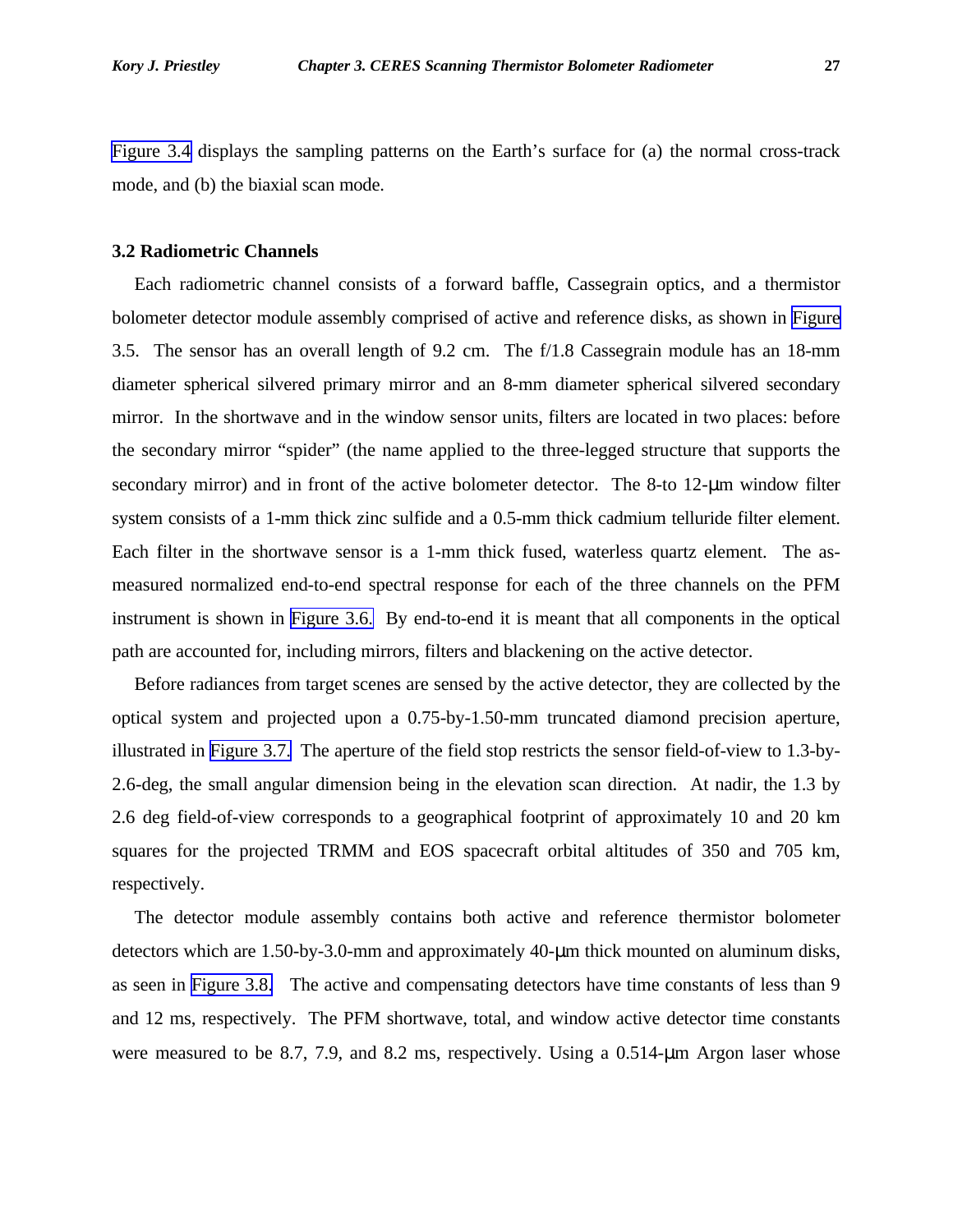<span id="page-3-0"></span>power output was known, the TRMM shortwave and total channel responses were measured to be 65.4 and 62.9 VW<sup>-1</sup> arriving at the active detector. Using a  $CO_2$  laser at 10.6 µm, the TRMM total and 8-to-12- $\mu$ m window channels had measured responses of 61.5 and 52.1 VW<sup>-1</sup>, respectively.

In the detector module assembly, the active and the reference detectors are mounted on separate aluminum heatsink disks of 30.76-mm diameter and 3.86-mm thick. The disks are in thermal contact with each other via a 100-μm thick sputtered indium interface and maintained at a constant temperature of 38°C using actively controlled 2.3-W electrical heaters wrapped around the base of the optics housing. The idea is to maintain the detector module assembly at a temperature greater than its structural surroundings such that energy deposited on the detectors will diffuse away from the module into the instrument structure. This methodology simplifies active thermal control since it necessitates the constant addition of thermal energy. The active and reference detectors are covered with absorptive black paint layers of Aeroglaze Z-306 doped with 10 percent carbon black approximately 11 μm thick. The absorptance of the paint layer is greater than 85 percent out to 100 μm [51].

The black paint layer on the active detector absorbs the target scene energy and converts it into sensible heat that causes a measurable change in temperature and thus in the electrical resistance in the thermistor layer of the active detector. Each thermistor is a sintered semiconductor material with a high negative coefficient of electrical resistance. The electrical resistance R can be represented as a function of the local temperature T by [37]

$$
R = R_o \exp\left[B\left(\frac{1}{T} - \frac{1}{T_o}\right)\right],
$$
\n(3.1)

where R<sub>o</sub> is the electrical resistance in ohms  $(\Omega)$  at the reference temperature T<sub>o</sub> (K), and B is the temperature coefficient of resistance equal to 3400 K. The sintered semiconductor material is a mixture of manganese, nickel, and cobalt oxides having a resistivity of approximately 250  $\Omega$ -cm at 298 K. The active bolometer responds to both incoming target radiances and heat conducted to the disk assemblies. The reference detector resistance changes are used to compensate for variations in the channel structure thermal environment. The active and reference detectors are in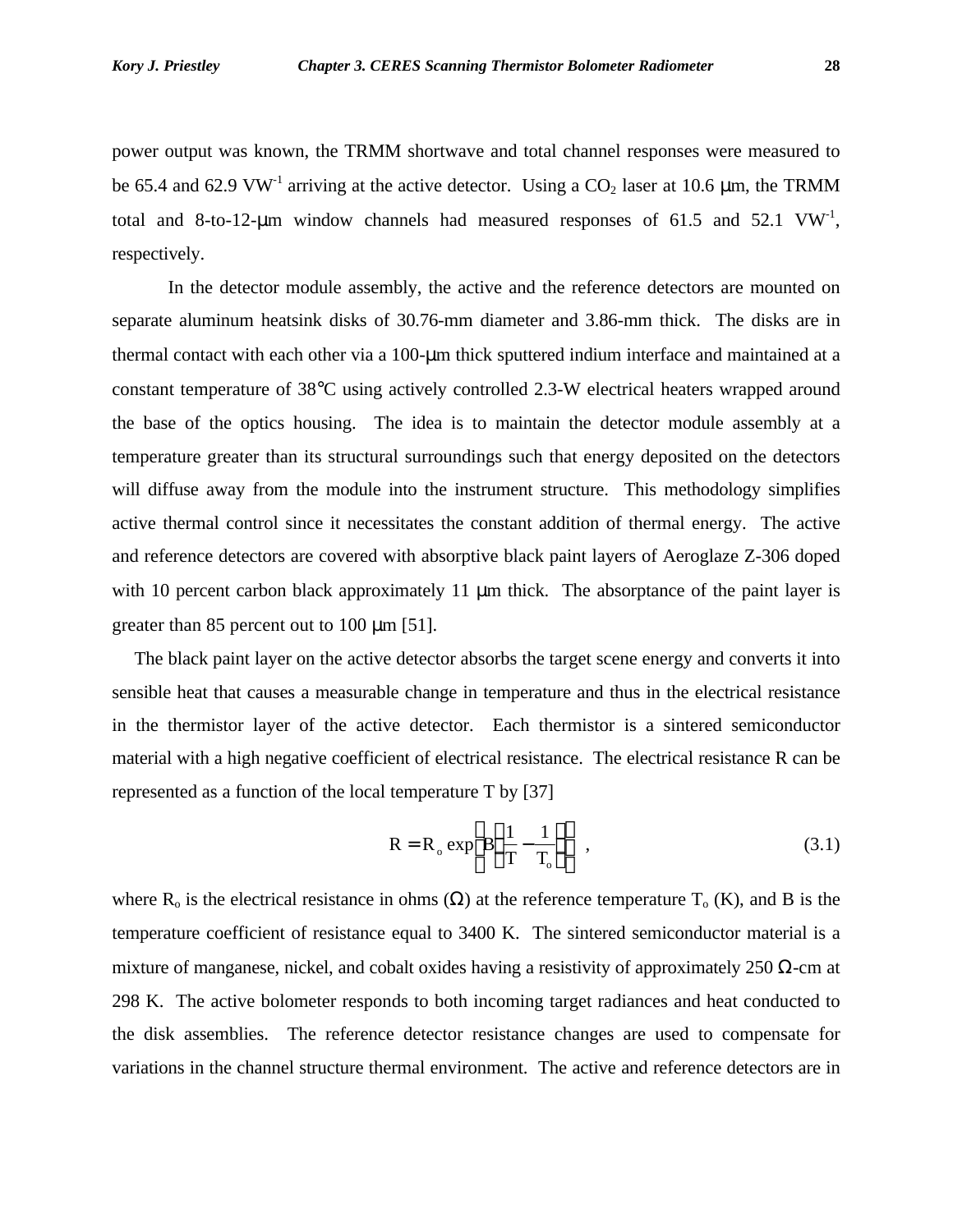adjacent arms of a Wheatstone bridge, as seen in [Figure 3.9.](#page-16-0) Thus, the bridge output signal is determined by the scene-dependent energy that is absorbed and sensed by the active detector. The bridge signal is passed through a low-noise pre-amplifier low-pass filter before entering a four-pole Bessel filter, as seen in Figures [3.9](#page-16-0) and [3.10](#page-17-0) and discussed in Section 3.3.

# **3.3 Signal Conditioning Electronics**

## **3.3.1 Pre-amplifier**

For nominal Earth scenes, the signal leaving the bridge is on the order of tens of millivolts. In order to amplify this signal, a low-noise pre-amplifier is used in conjunction with a low-pass filter, as seen in [Figure 3.9.](#page-16-0) The values for the electrical components are given in [Table 3.](#page-2-0) The lowpass filter has a corner frequency of 320 Hz and the entire pre-amplifier circuit has an electronic gain of approximately 1750 for the PFM total channel. Each of the three radiometric channels has a different electronic gain corresponding to the amount of energy available in their respective passbands.

## **3.3.2 Bessel filter**

As mentioned in Chapter 2, ringing and overshoot should be avoided when the conditioning electronics filter the signal. This means that the input and output of the filter must be a linear function of frequency. The net effect of this linear relationship is that all frequency components of a signal transmitted through it are delayed by the same amount of time.

The Bessel filter provides the best approximation to the ideal of "perfect flatness" of group delay in the passband because it has a linear relationship between frequency and phase shift. The Bessel filter pays for this desired characteristic by being less than optimal in the flatness of the passband, and in the steepness of attenuation. By this, it is meant that the shape of the attenuation near the corner frequency is not as sharp as that produced by other types of filter networks.

Because of these characteristics, a four-pole Bessel filter was deemed the best choice for use in the CERES instruments; its schematic may be seen in [Figure 3.10](#page-17-0) with component values listed in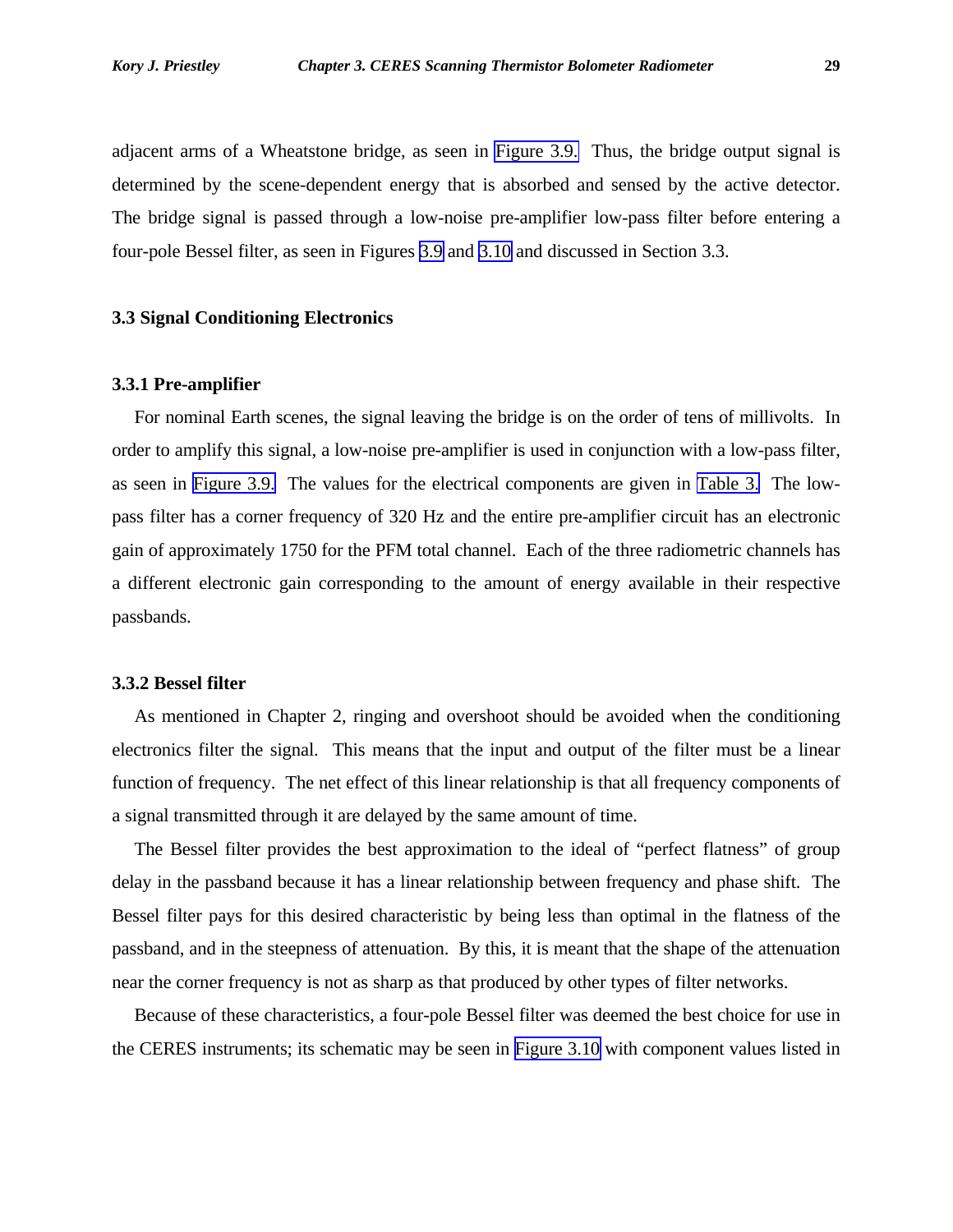[Table 4.](#page-3-0) Based upon the expected frequency spectra from the source signal, it was decided to choose component values for the filter such that a corner frequency of 22 Hz was obtained. The transfer function for the as-built Bessel filter is

$$
F(s) = \frac{2009e^{6}}{s^{4} + 661.31s^{3} + 0.2e^{6}s^{2} + 30.37e^{6}s + 2009e^{6}},
$$
\n(3.2)

and has poles located at

$$
s_{1,2} = -191559 \pm 57.34i
$$
  

$$
s_{3,4} = -139.096 \pm 175.792i
$$

Figures [3.11](#page-18-0) and [3.12](#page-19-0) display the Bode diagram and phase angle diagram of the as-built four-pole Bessel filter, while [Figure 3.13](#page-20-0) displays the filtering function for a step input of unity magnitude. Note that [Figure 3.13](#page-20-0) verifies that overshoot or ringing in the filtered signal is minimal.

# **3.4 Ground Calibration**

The following overviews borrow generously from Lee [18,60] and Jarecke [54].

Ground calibrations are intended to define the sensor gain and offset terms that are presented in Eq. 3.3. Gain terms for each CERES flight sensor are determined in the TRW Radiometric Calibration Facility (RCF) illustrated in [Figure 3.14.](#page-21-0) The RCF is 2.44 m in diameter and 3.66 m in length. This facility was used in the early 1980's to calibrate the Earth Radiation Budget Experiment (ERBE) flight scanning thermistor bolometer radiometers. The RCF has since been updated to include an accurate narrow field-of-view blackbody (NFBB) with an out-of-fieldof-view mask, a shortwave reference source (SWRS) with minimum longwave variations and better spectral characterizations; a point response function source (PRFS), a constant radiance reference (CRR) that is an offset-variation measuring instrument, an improved solar simulator, and a cryogenically cooled transfer active-cavity radiometer (TACR). The TACR is an electrical substitution radiometer. Detailed descriptions of the calibration facility and its calibration sources are presented by Folkman [61], Jarecke [54], and Lee [18].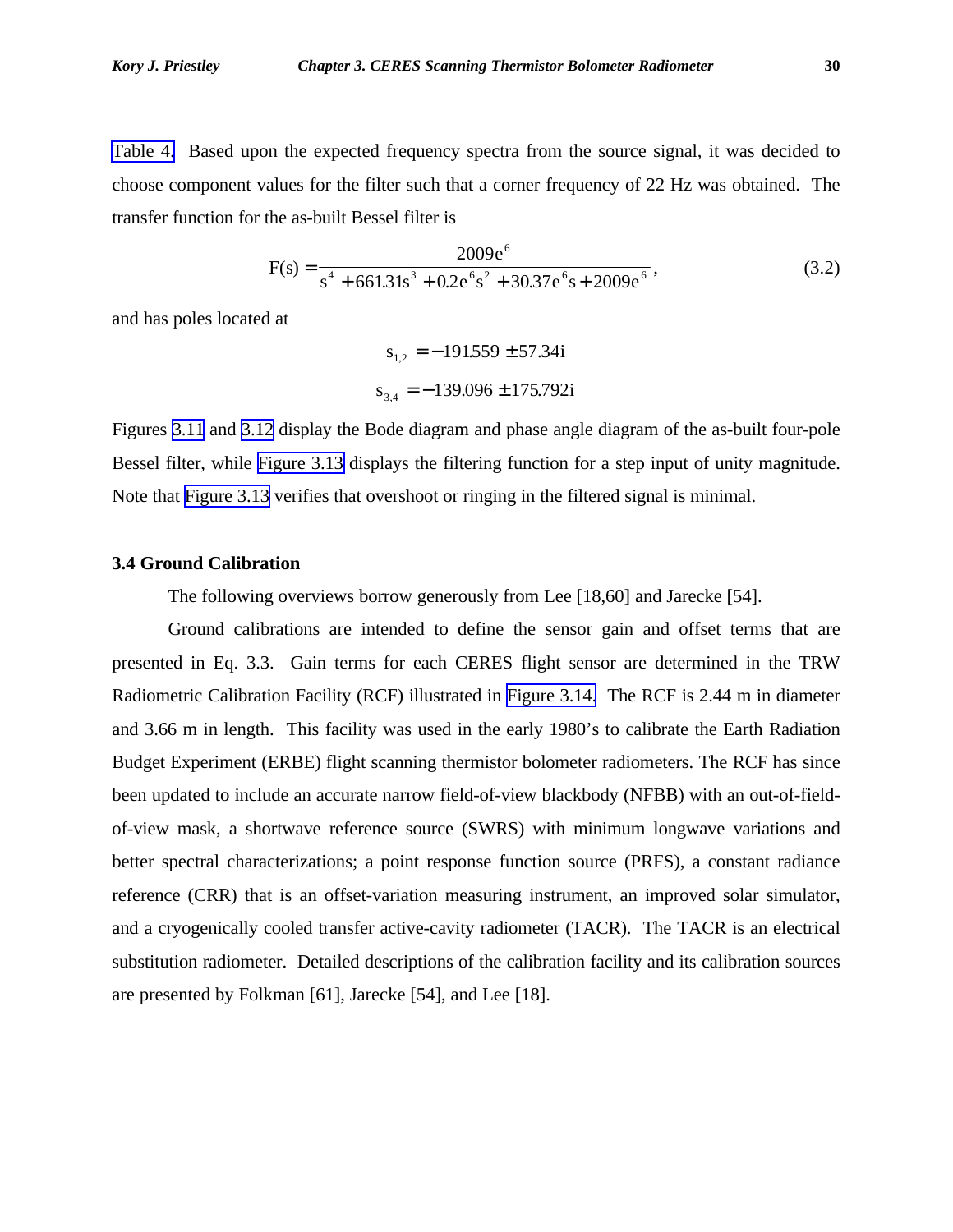#### **3.4.1 Longwave sources**

The gains and offsets of the CERES total and longwave window channel sensors are determined using longwave radiances. The shortwave sensors are also exposed to longwave radiances in order to determine the impact of longwave leaks and the longwave heating of the shortwave filter system upon the sensors' output signals. As noted in [Figure 3.6,](#page-13-0) the shortwave sensors have longwave radiance leaks in the 60-to-200-μm spectral region.

The narrow-field-of-view blackbody is the reference source for all of the CERES longwave and shortwave calibrations. The NFBB aperture opening is 3.8 by 4.7 cm. It has copper walls that are coated with a Chemglaze Z-302 specular black paint. As illustrated in [Figure 3.15,](#page-22-0) it is 21.5 cm deep and has a calculated emittance greater than 0.999952 [56] in the direction of the instrument being calibrated. It has eight platinum resistance thermometers (PRTs), seven of which are used for temperature knowledge with the eighth used for temperature control. Using PRTs, the NFBB radiances are calculated using a temperature-based model tied to the ITS-90. The NFBB aperture opening is surrounded by a thermally controlled, diffuse black mask that covers the sensor out-of-field-of-view not covered by the NFBB. During the sensor gain determination processes, the temperature of the NFBB can be controlled at different levels between 200 and 320 K, while the mask temperature is typically maintained at 170 K. The outof-field response is determined from measurements of the NFBB mask radiances when its temperature is varied between 170 and 380 K and of the in-field NFBB with its temperature held constant near 200 K.

The longwave gain determination for each CERES sensor consists of alternating staring observations at the NFBB and at the cold space reference (CSR) blackbody identified in [Figure](#page-21-0) 3.14. The CSR blackbody is a 12.7 cm diameter, concentrically grooved, anodized black aluminum emitting structure with a stray-light baffle. The structure has two PRTs that can be used for temperature control or knowledge and is maintained at a constant operating temperature near 84 +/-0.1 K, using liquid nitrogen.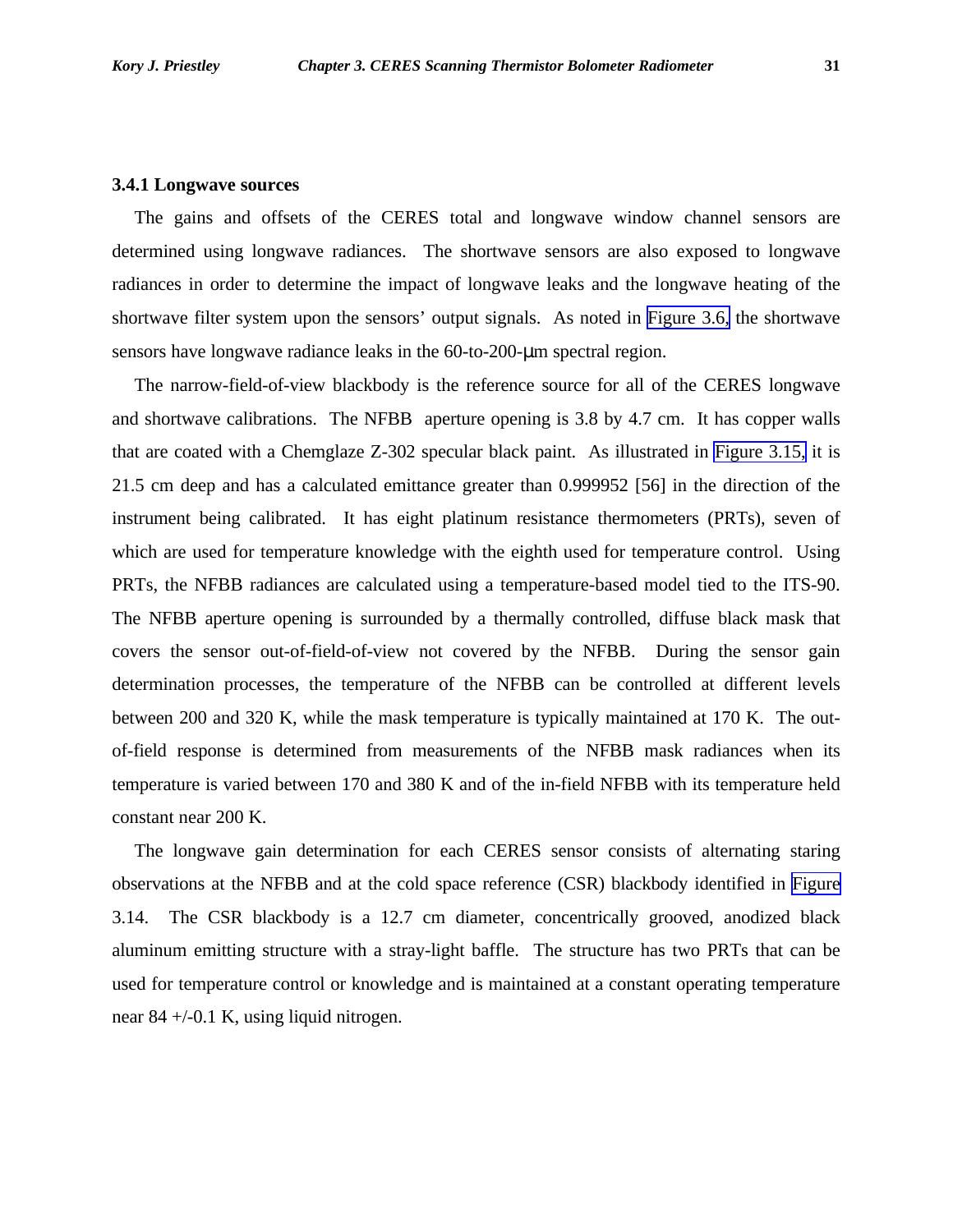The shortwave reference source is used to determine the gains of both the shortwave sensor and the shortwave portion of the total channel sensor. For the CERES ground calibrations, a shortwave reference source (SWRS) system was developed which minimizes possible longwave heating effects from using an integrating sphere. The system uses an electrical substitution radiometer to transfer the NFBB temperature-based radiometric scale to the shortwave source. The radiometer is identified as the transfer active-cavity radiometer (TACR) in [Figure 3.14.](#page-21-0) The radiometer, which operates near 4 K, is equipped with the same telescope and field stop aperture design geometries as those for the CERES sensors, in order to duplicate the CERES field-of-view and aperture area. The TACR makes power measurements at an accuracy of  $+/-0.05$  percent with a noise equivalent power of 2.0 nW and has a 1.0-s time constant. During its calibration, the TACR measures longwave radiances from the NFBB. The resultant TACR signals are regressed against the corresponding NFBB radiances in order to determine the gain and offsets that are required to place the TACR on the NFBB radiometric scale.

The SWRS consists of a 250-W quartz tungsten halogen source lamp, a variable area aperture, 17 narrowband optical filters, a broadband potassium diphosphate (KDP) filter, relay reflective optics, an 11-cm diameter Spectralon integrating sphere, and associated optics. The sphere exit port is 3.6 deg in the scan direction and 7.5 deg in the cross-track direction. The SWRS lamp output can be maintained at the 0.1-percent stability level for as long as 14 hrs. The radiance  $(Wm<sup>-2</sup>sr<sup>-1</sup>)$  leaving the sphere has been mapped at the 0.3-percent uniformity level over the exit port.

During the calibration of each flight sensor set, the SWRS is calibrated using the TACR. The longwave window sensors are calibrated with shortwave radiances to determine the impact of shortwave leaks or shortwave heating of the window filter system upon its output signal.

#### **3.5 Inflight Calibration**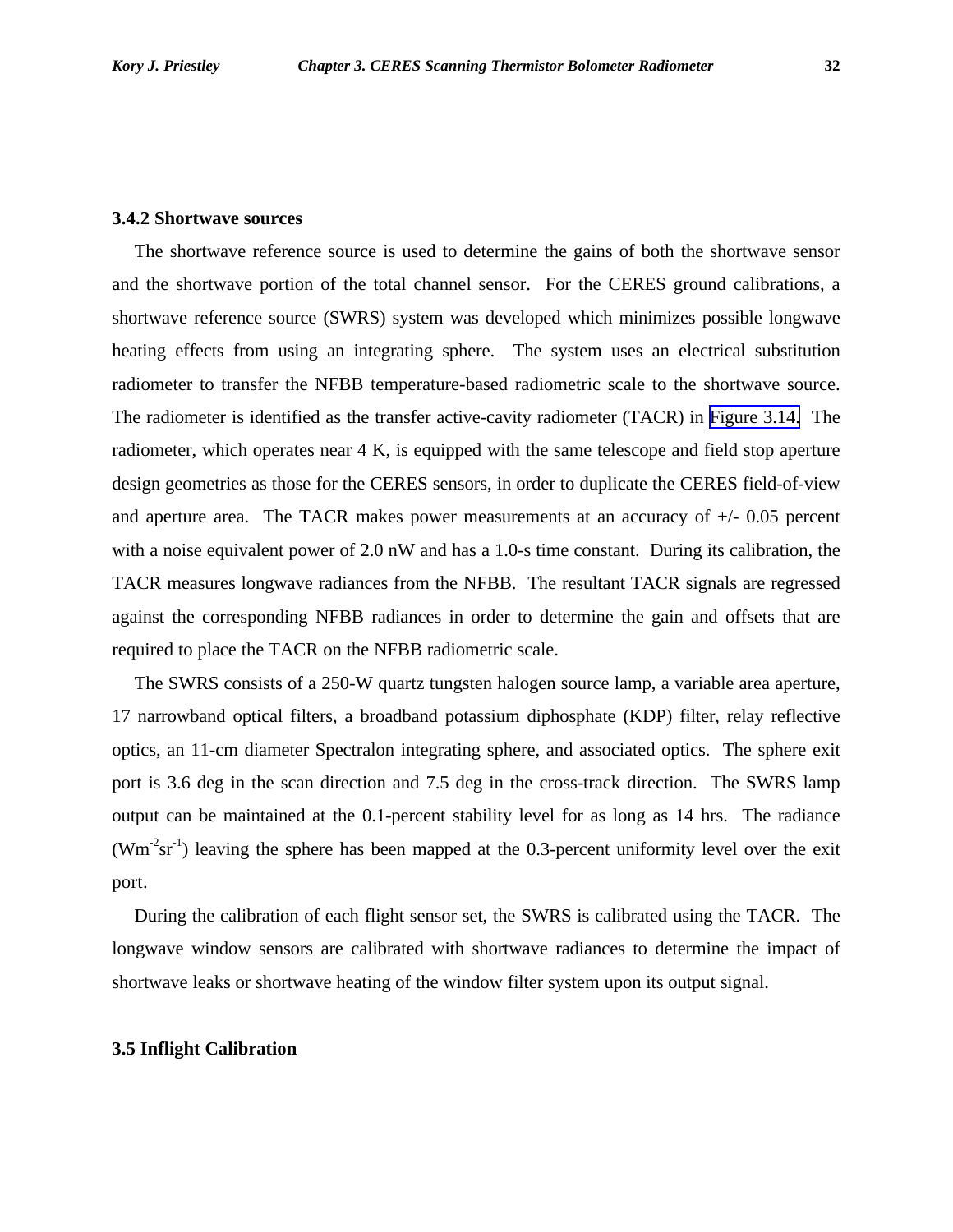<span id="page-8-0"></span>Two different in-flight calibration systems are built into the CERES instrument package. They will be used to determine shifts or drifts in the sensor responses. The location of the in-flight calibration systems are shown in [Figure 3.3.](#page-10-0) At the elevation angle of 194 deg, the primary inflight calibration system is called the internal calibration module (ICM). The ICM and the sensors will carry the ground calibration radiometric scale into orbit. As shown in [Figure 3.16,](#page-23-0) the ICM consists of 2.75-cm diameter, concentric grooved, anodized black aluminum blackbody sources for the total and longwave window channel sensors, and an evacuated tungsten lamp source, known as the shortwave internal calibration source (SWICS), for the shortwave sensor.

At an elevation angle of 236 deg, the second system, a solar diffuser plate, is called the mirror attenuator mosaic (MAM). The shortwave and total channels will be calibrated using solar radiances reflected from the MAMs.

## **3.5.1 Longwave Sources**

The internal blackbodies can be operated at any temperature between ambient and 320 K. Embedded in the blackbodies, platinum resistance thermometers (PRTs) indicate the temperatures of the blackbodies' emitting surfaces. Before being placed in the ICM blackbody structure, the PRTs are calibrated in a temperature-controlled oil bath to verify that the correct coefficients are used in the PRT temperature equation. After the PRTs are placed into the blackbody structure, the blackbodies are immersed in a temperature-controlled oil bath to verify that the PRTs are indicating the same temperature as the controlled bath.

### **3.5.2 Shortwave sources**

The SWICS consists of an evacuated tungsten lamp source, diffusing optics, and a folding relay mirror. The system is designed to operate at four discrete radiance levels, including off, between 0 and 400  $\text{Wm}^2 \text{sr}^1$ . Based on the ERBE experience, it is expected that the SWICS will provide stability of greater than 0.3 percent over the life of the mission.

Each MAM consists of baffle-solar diffuser plate systems that guide incoming solar radiances into the instrument fields of view of the shortwave and total channel sensors. The MAM diffuser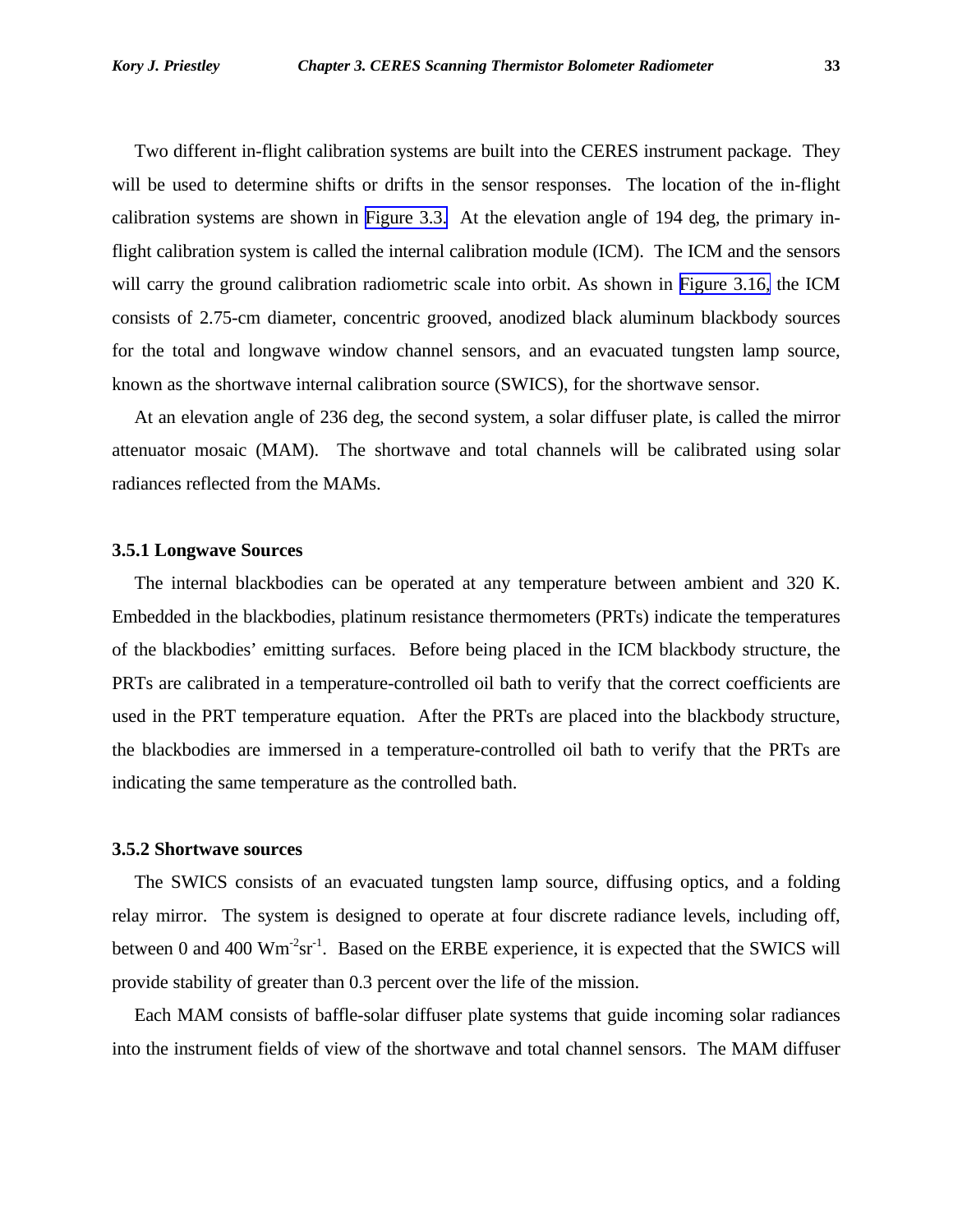<span id="page-9-0"></span>plate consists of an array of spherical aluminum mirror segments that are separated by a black paint reflecting surface. Thermistors are located in each MAM plate and MAM baffle.

The MAM calibration procedure includes measurements of the MAM before the sun drifts into the MAM baffle field-of-view, of the MAM when the sun is in the field-of-view, and after the sun has drifted out of the view. During the MAM scan cycle of 6.6 s, the sensors make staring radiance measurements of first the MAM, second the ICM, and then cold space. The ICM is not activated during the MAM calibrations.

### **3.6 Flight Algorithms**

In order to preserve continuity with the ERBE long-term data sets, the initial CERES data reduction algorithms will follow the procedures developed for the Earth Radiation Budget Experiment (ERBE). The filtered radiance  $(Wm^2sr^{-1})$  measured by each sensor unit can be expressed by

$$
\tilde{L}(t-t) = A_{v}[m(t) - \overline{m}(t_{k}) - o(t)] + \frac{t - t_{k}}{\Delta t} \{A_{s}[\overline{m}(t_{k+1}) - m(t_{k})] + A_{H}[T_{H}(t_{k+1}) - T_{H}(t_{k})] + A_{D}[V_{D}(t_{k+1}) - V_{D}(t_{k})] + A_{B}[V_{bias}(t_{k+1}) - V_{bias}(t_{k})]\},
$$
\n(3.3)

where

 $t_{k+1} = t_k + \Delta t$ .

Quantities used in Eq. 3.3 are:

 $m(t)$  = instrument output signal at time t (counts)

 $\overline{m}(t_k)$  = mean instrument output signal when viewing cold space at the beginning of every scan,  $t_k$  (counts)

 $o(t)$  = sensor zero-radiance offset which varies with elevation angle/geometry (counts)

 $A_V$  = gain corresponding to the change in output signal ( $Wm<sup>-2</sup>sr<sup>-1</sup>ct<sup>-1</sup>$ )

 $A<sub>S</sub>$  = gain corresponding to a drift in the signal output during two adjacent space  $\text{looks (Wm}^2 \text{sr}^1 \text{ct}^1)$